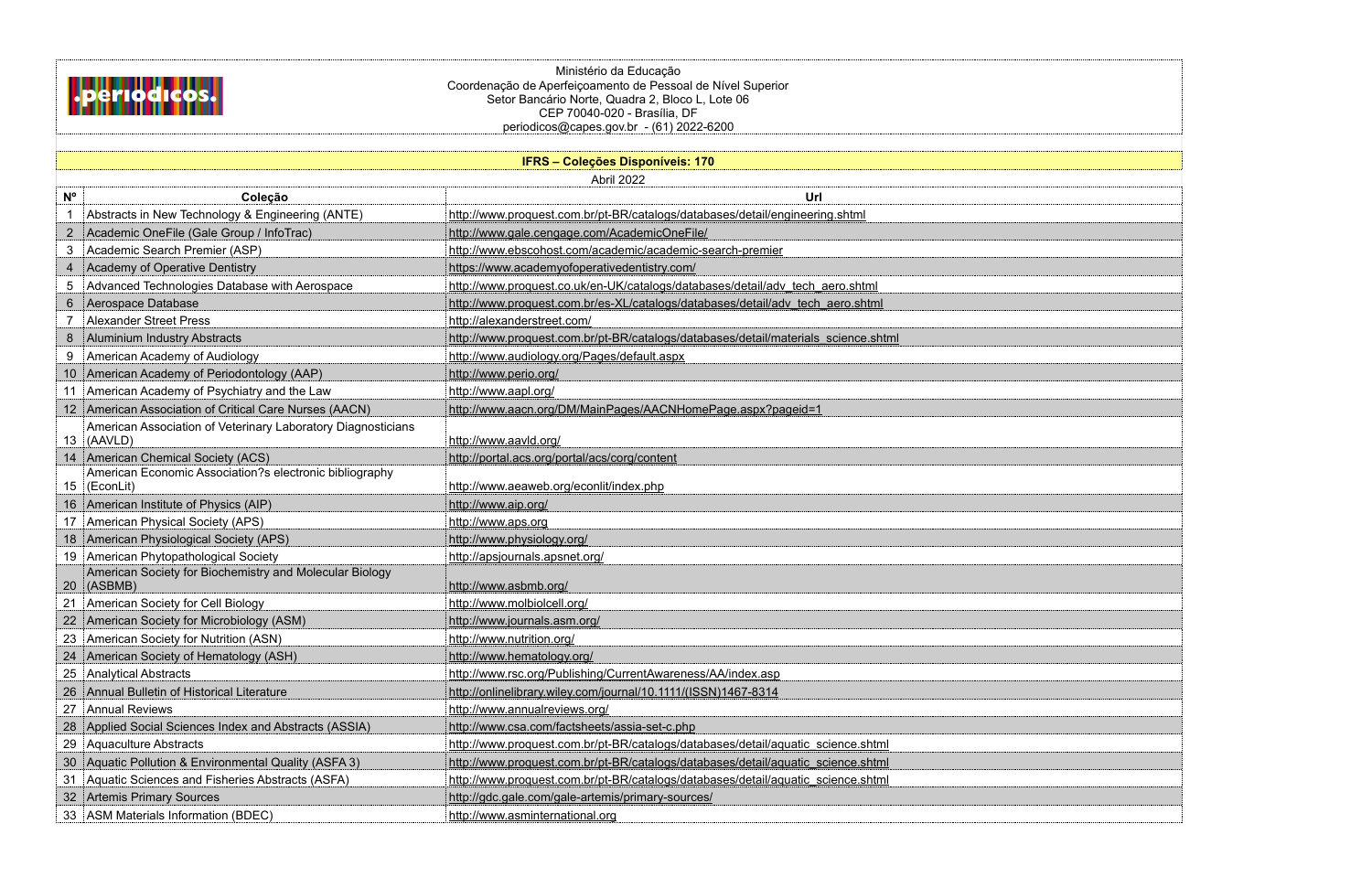| 34 | Association for the Computing Machinery (ACM)                     | http://www.acm.org/                                                                         |
|----|-------------------------------------------------------------------|---------------------------------------------------------------------------------------------|
| 35 | Association of Clinical Scientists                                | http://www.assclinsci.org/acsHome.aspx                                                      |
| 36 | <b>ASTM Standards and Engineering Digital Library</b>             | http://enterprise.astm.org                                                                  |
| 37 | <b>Begell House Digital Library</b>                               | http://www.dl.begellhouse.com                                                               |
| 38 | <b>Bentham Science</b>                                            | http://www.benthamscience.com/                                                              |
| 39 | <b>Biochemistry Abstracts 1</b>                                   | http://www.proquest.com.br/pt-BR/catalogs/databases/detail/biological_science.shtml         |
| 40 | <b>Biochemistry Abstracts 3</b>                                   | http://www.proquest.com.br/pt-BR/catalogs/databases/detail/biological science.shtml         |
| 41 | <b>Biological Abstracts</b>                                       | http://www.ovid.com/site/catalog/DataBase/24.jsp                                            |
| 42 | Biological Sciences & Living Resources (ASFA 1)                   | http://www.proquest.com.br/pt-BR/catalogs/databases/detail/aquatic_science.shtml            |
| 43 | BioOne                                                            | http://www.bioone.org/                                                                      |
| 44 | Biotechnology and BioEngineering Abstracts                        | http://www.proquest.com.br/pt-BR/catalogs/databases/detail/engineering.shtml                |
| 45 | <b>Biotechnology Research Abstracts</b>                           | http://www.proquest.com.br/pt-BR/catalogs/databases/detail/engineering.shtml                |
| 46 | Booklist                                                          | http://www.booklistonline.com/                                                              |
| 47 | <b>Britannica Academic Edition</b>                                | http://www.britannica.com/                                                                  |
| 48 | British Medical Journal Publishing Group (BMJ)                    | http://group.bmj.com/                                                                       |
| 49 | CAB Abstracts                                                     | http://www.ovid.com/site/catalog/DataBase/31.jsp                                            |
| 50 | <b>CABI</b>                                                       | http://www.cabdirect.org/advancedsearch.html                                                |
| 51 | Cambridge Structural Database - CSD (BDEC)                        | http://www.ccdc.cam.ac.uk/Solutions/CSDSystem/Pages/ConQuest.aspx                           |
| 52 | <b>Catalysts &amp; Catalysed Reactions</b>                        | http://www.rsc.org/Publishing/CurrentAwareness/CCR/                                         |
| 53 | <b>Cell Press Journals</b>                                        | http://www.info.sciencedirect.com/content/journals/cellpress/                               |
| 54 | <b>Ceramic Abstracts</b>                                          | http://www.proquest.com.br/pt-BR/catalogs/databases/detail/materials_science.shtml          |
| 55 | Chemical Hazards in Industry                                      | http://www.rsc.org/Publishing/CurrentAwareness/CHI/                                         |
| 56 | <b>Chemoreception Abstracts</b>                                   | http://www.proquest.com.br/pt-BR/catalogs/databases/detail/biological_science.shtml         |
| 57 | <b>Civil Engineering Abstracts</b>                                | http://www.proquest.com.br/pt-BR/catalogs/databases/detail/engineering.shtml                |
| 58 | <b>Clinics of North America</b>                                   | http://www.info.sciverse.com/sciencedirect/content/journals/clinics                         |
| 59 | Cochrane Database of Systematic Reviews                           | http://www.ebscohost.com/public/computers-applied-sciences-complete                         |
| 60 | <b>Cold Spring Harbor Laboratory Press</b>                        | http://www.cshl.edu/                                                                        |
| 61 | Compendex Engineering Index (Ei)                                  | http://www.engineeringvillage2.org/controller/servlet/Controller?CID=quickSearch&database=1 |
| 62 | <b>Computer &amp; Information Systems Abstracts</b>               | http://www.proquest.com.br/pt-BR/catalogs/databases/detail/computer_science.shtml           |
| 63 | Computers & Applied Sciences Complete (CASC)                      | http://www.ebscohost.com/international/default.php?par=2&id=17&language=portuguese          |
| 64 | <b>Copper Technical Reference Library</b>                         | http://www.proquest.com.br/pt-BR/catalogs/databases/detail/materials_science.shtml          |
| 65 | <b>Corrosion Abstracts</b>                                        | http://www.proquest.com.br/pt-BR/catalogs/databases/detail/materials_science.shtml          |
| 66 | Crop Science Society of America                                   | https://www.agronomy.org/                                                                   |
| 67 | CrystMet (BDEC)                                                   | http://www.tothcanada.com/databases.htm                                                     |
| 68 | Cumulative Index to Nursing and Allied Health Literature (CINAHL) | http://www.ebscohost.com/cinahl/                                                            |
| 69 | Dentistry & Oral Sciences Source (DOSS)                           | http://www.ebscohost.com/academic/dentistry-oral-sciences-source                            |
| 70 | Derwent Innovations Index (DII)                                   | http://wokinfo.com/products_tools/multidisciplinary/dii/                                    |
| 71 | Doyma Collection                                                  | http://www.info.sciverse.com/sciencedirect/content/journals/spanish                         |
| 72 | <b>Duke University Press</b>                                      | http://www.dukeupress.edu/                                                                  |
| 73 | E-Books (ScienceDirect)                                           | http://www.info.sciverse.com/sciencedirect/content/books/ebooks                             |
| 74 | E-Books em português (ScienceDirect)                              | http://www.info.sciverse.com/sciencedirect/content/books/ebooks                             |
| 75 | <b>Earthquake Engineering Abstracts</b>                           | http://www.proquest.com.br/pt-BR/catalogs/databases/detail/engineering.shtml                |
| 76 | Ecological Society of America (ESA)                               | http://www.esa.org/                                                                         |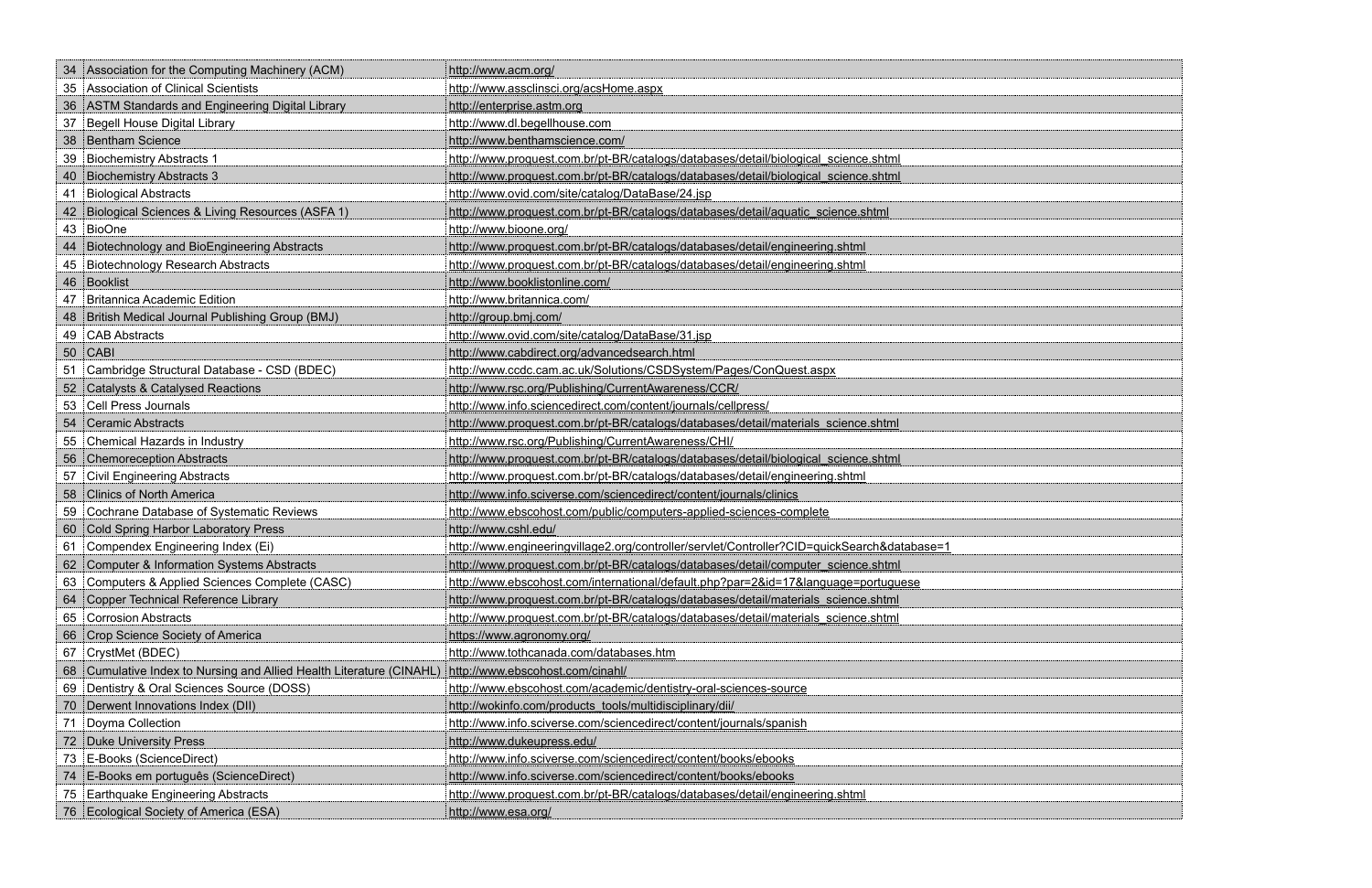| Education Resources Information Center (ERIC)<br>77                              | http://www.eric.ed.gov/                                                                |
|----------------------------------------------------------------------------------|----------------------------------------------------------------------------------------|
| Eighteenth Century Collections Online (Gale/ECCO)<br>78                          | http://infotrac.galegroup.com/itweb/capes?db=ECCO&id=capes                             |
| Electronics & Communications Abstracts<br>79                                     | http://www.proquest.com.br/pt-BR/catalogs/databases/detail/adv_tech_aero.shtml         |
| Emerald<br>80                                                                    | http://www.emeraldinsight.com/                                                         |
| Encyclopedia of Social Measurement (Elsevier)<br>81                              | http://www.sciencedirect.com/science/referenceworks/9780123693983                      |
| <b>Engineered Materials Abstracts</b><br>82                                      | http://www.proquest.com.br/pt-BR/catalogs/databases/detail/materials_science.shtml     |
| <b>Engineering Research Database</b><br>83                                       | http://www.csa.com/factsheets/engineering-set-c.php                                    |
| <b>Environmental Engineering Abstracts</b><br>84                                 | http://www.proquest.com.br/pt-BR/catalogs/databases/detail/environmental_sci.shtml     |
| European Mathematical Society<br>85                                              | http://www.euro-math-soc.eu/                                                           |
| Federation of American Societies for Experimental Biology (Faseb)<br>86          | http://www.faseb.org/                                                                  |
| Food Science and Technology Abstracts (FSTA)<br>87                               | http://www.ovid.com/site/catalog/DataBase/93.jsp                                       |
| Fuel and Energy Abstracts<br>88                                                  | http://www.journals.elsevier.com/fuel-and-energy-abstracts/                            |
| <b>Genetics Abstracts</b><br>89                                                  | http://www.proquest.com.br/pt-BR/catalogs/databases/detail/biological science.shtml    |
| Genetics Society of America (GSA)<br>90                                          | http://www.genetics-gsa.org/                                                           |
| GeoScience World (GSW)<br>91                                                     | http://www.geoscienceworld.org/                                                        |
| Gerontological Society of America (GSA)<br>92                                    | http://www.geron.org/                                                                  |
| <b>Grove Music Online</b><br>93                                                  | http://www.oxfordmusiconline.com/subscriber/                                           |
|                                                                                  |                                                                                        |
| Guilford Press<br>94                                                             | http://www.guilford.com/cgi-bin/cartscript.cgi?page=home.html&cart_id=                 |
| High Technology Research Database with Aerospace<br>95                           | http://www.csa.com/factsheets/hightech-set-c.php                                       |
| HighWire Press<br>96                                                             | http://highwire.stanford.edu/                                                          |
| <b>Human Genome Abstracts</b><br>97                                              | http://www.proquest.com.br/pt-BR/catalogs/databases/detail/biological science.shtml    |
| Industrial and Applied Microbiology Abstracts (Microbiology A)<br>98             | http://www.proquest.com.br/pt-BR/catalogs/databases/detail/environmental_sci.shtml     |
| Information Science and Technology Abstracts (ISTA)<br>99                        | http://www.ebscohost.com/public/information-science-technology-abstracts               |
| 100 Informs                                                                      | http://www.informs.org/                                                                |
| 101 Inorganic Crystal Structure Database - ICSD (BDEC)                           | http://cds.dl.ac.uk/cds/datasets/crys/icsd/llicsd.html                                 |
| 102 INSPEC                                                                       | http://ovidsp.ovid.com/ovidweb.cgi?T=JS&NEWS=n&CSC=Y&PAGE=main&D=insz                  |
| 103 Institute of Physics (IOP)                                                   | http://www.iop.org/                                                                    |
| 104 Institution of Civil Engineers (ICE)                                         | http://www.icevirtuallibrary.com/                                                      |
| International Encyclopedia of the Social & Behavioral Sciences<br>105 (Elsevier) | http://www.sciencedirect.com/science/referenceworks/9780080430768                      |
| 106 Issues in Environmental Science and Technology                               | http://www.rsc.org/Shop/books/series/12.asp                                            |
| 107 JAMA Network                                                                 | http://www.ama-assn.org/                                                               |
| 108 Journal Citation Reports (JCR)                                               | http://www.webofknowledge.com/JCR/                                                     |
| 109 JSTOR                                                                        | http://www.jstor.org                                                                   |
| 110 Karger                                                                       | http://www.karger.com/                                                                 |
| 111 Kirkus Reviews                                                               | http://www.kirkusreviews.com/about/                                                    |
| 112 Laboratory Hazards Bulletin                                                  | http://www.rsc.org/Publishing/CurrentAwareness/LHB/                                    |
| 113 Library and Information Science Abstracts (LISA)                             | http://www.proquest.com.br/pt-BR/catalogs/databases/detail/lisa-set-c.shtml            |
| 114 Library, Information Science and Technology Abstracts (LISTA)                | http://www.ebscohost.com/public/library-information-science-technology-abstracts-lista |
| 115 Marine Biotechnology Abstracts                                               | http://www.proquest.com.br/pt-BR/catalogs/databases/detail/aquatic_science.shtml       |
| 116 Mary Ann Liebert                                                             | http://www.liebertpub.com/                                                             |
| 117 Massachusetts Medical Society                                                | http://www.massmed.org//AM/Template.cfm?Section=Home6                                  |

| I         |     |
|-----------|-----|
|           |     |
|           |     |
|           |     |
|           |     |
|           |     |
|           |     |
|           |     |
|           |     |
|           |     |
| ļ         |     |
|           |     |
|           |     |
|           |     |
|           |     |
|           |     |
|           |     |
|           |     |
|           |     |
|           | J   |
|           |     |
|           |     |
|           | 4   |
|           | J.  |
|           | --  |
|           | 4   |
|           | ⊣   |
|           | 4   |
|           | 4   |
| <u>ta</u> | --- |
|           |     |
|           | 4   |
|           | 4   |
|           |     |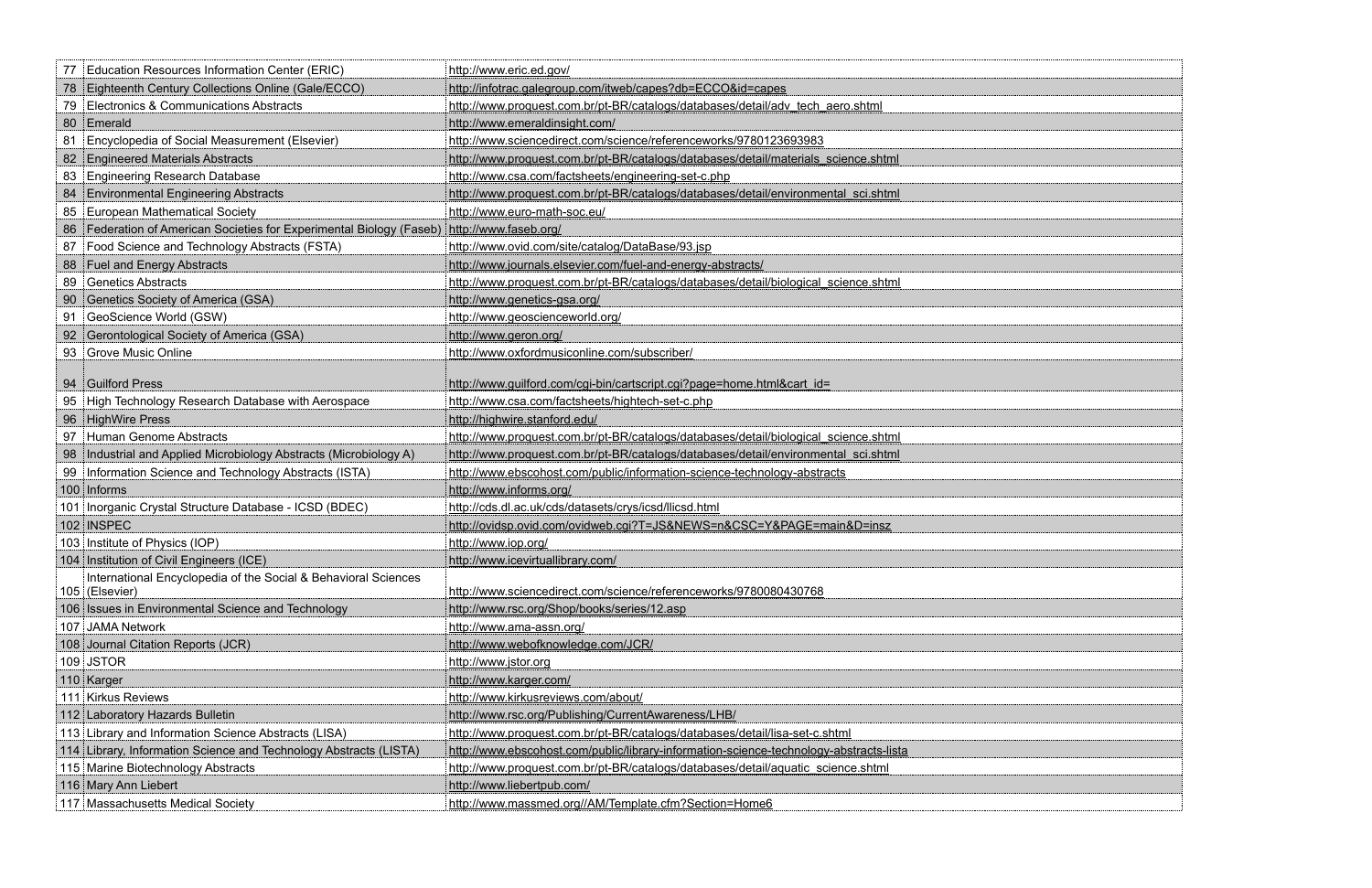| 118 Masson Collection                                             | http://www.info.sciverse.com/sciencedirect/content/journals/french                                          |
|-------------------------------------------------------------------|-------------------------------------------------------------------------------------------------------------|
| 119 Materials Business File                                       | http://www.proquest.com.br/pt-BR/catalogs/databases/detail/materials_science.shtml                          |
| 120 Materials Research Database                                   | http://www.proquest.com.br/pt-BR/catalogs/databases/detail/materials_science.shtml                          |
| 121 MathSci                                                       | http://www.ams.org/mathscinet/                                                                              |
| 122 Mechanical and Transportation Engineering Abstracts           | http://www.proquest.com.br/pt-BR/catalogs/databases/detail/engineering.shtml                                |
| 123 Medical Core Collection                                       | http://www.periodicos.capes.gov.br                                                                          |
|                                                                   | http://support.ebsco.com/help/?                                                                             |
| 124 Medline Complete (EBSCO)                                      | int=ehost⟨=en&feature_id=Databases&TOC_ID=Always&SI=0&BU=0&GU=1&PS=0&ver=live&dbs=mdc                       |
| 125 METADEX                                                       | http://www.proquest.com.br/pt-BR/catalogs/databases/detail/materials_science.shtml                          |
| 126 Methods in Organic Synthesis (MOS)                            | http://www.rsc.org/publishing/currentawareness/mos/index.asp                                                |
| 127 Micromedex                                                    | http://www.micromedexsolutions.com/micromedex2/librarian/                                                   |
| 128 MLA International Bibliography (Gale)                         | http://www.mla.org/bibliography                                                                             |
| 129 National Criminal Justice Reference Service Abstracts (NCJRS) | http://www.ncjrs.gov/                                                                                       |
| 130 Natural Product Updates                                       | http://www.rsc.org/publishing/currentawareness/npu/index.asp                                                |
| 131 Nature                                                        | http://www.nature.com/                                                                                      |
| 132 Ocean Technology, Policy & Non-Living Resources (ASFA 2)      | http://www.proquest.com.br/pt-BR/catalogs/databases/detail/aquatic_science.shtml                            |
| 133 Oceanic Abstracts                                             | http://www.csa.com/factsheets/oceanic-set-c.php                                                             |
| 134 Ovid Journals                                                 | http://www.ovid.com/webapp/wcs/stores/servlet/content landing Journals 13051 -1 13151                       |
| 135 Ovid MEDLINE®                                                 | http://ovidsp.tx.ovid.com/sp-3.8.1a/ovidweb.cgi?&S=LACDFPCKIJDDCCFBNCOKJAMCNPIJAA00&Database+Field+Guide=21 |
| 136   Oxford Companion to Music, The                              | http://www.oxfordmusiconline.com/subscriber/book/omo_t114                                                   |
| 137 Oxford Dictionary of Music, The                               | http://www.oxfordmusiconline.com/public/book/omo_t237                                                       |
| 138 Oxford Music Online                                           | http://www.oxfordmusiconline.com/subscriber/                                                                |
| 139 Philosopher's Index                                           | http://www.philinfo.org/                                                                                    |
| 140 Philosophical Books                                           | http://onlinelibrary.wiley.com/journal/10.1111/(ISSN)1468-0149/issues                                       |
| 141 Physical Education Index                                      | http://www.proquest.com/en-US/catalogs/databases/detail/pei-set-c.shtml                                     |
| 142 PILOTS Database                                               | http://www.proquest.com/en-US/catalogs/databases/detail/pilots-set-c.shtml                                  |
| 143 Polymer Contents                                              | http://www.elsevier.com/wps/find/journaldescription.cws home/405940/description                             |
| 144 Project Euclid                                                | http://projecteuclid.org                                                                                    |
| 145 Project MUSE                                                  | http://muse.jhu.edu/about/muse/index.html                                                                   |
| 146 Reaxys                                                        | http://www.reaxys.com/info/                                                                                 |
| 147 Répertoire International de Littérature Musicale (RILM)       | http://www.rilm.org/                                                                                        |
| 148 Retrospective Index to Music Periodicals (RIPM)               | http://www.ripm.org/                                                                                        |
| 149 Royal Society Journals                                        | http://royalsocietypublishing.org/journals/                                                                 |
| 150 Royal Society of Chemistry (RSC)                              | http://www.rsc.org/                                                                                         |
| 151 SAGE Journals                                                 | http://www.sagepub.com                                                                                      |
| 152 Science Direct                                                | http://www.info.sciverse.com/sciencedirect                                                                  |
| 153 SciFinder                                                     | http://www.periodicos.capes.gov.br/?option=com_pcollection&mn=70&smn=79&cid=64                              |
| 154 Scopus                                                        | http://www.scopus.com/home.url                                                                              |
| 155 Social Services Abstracts                                     | http://www.proquest.com/en-US/catalogs/databases/detail/ssa-set-c.shtml                                     |
| 156 SocINDEX with Full Text                                       | http://www.ebscohost.com/academic/socindex-with-full-text                                                   |
| 157 Sociological Abstracts                                        | http://www.proquest.com/en-US/catalogs/databases/detail/socioabs-set-c.shtml                                |
| 158 Solid State and Superconductivity Abstracts                   | http://www.proquest.com.br/pt-BR/catalogs/databases/detail/adv_tech_aero.shtml                              |
| 159 SPIE Digital Library                                          | http://www.spiedigitallibrary.org/                                                                          |

| <u>ndc</u>          |                         |
|---------------------|-------------------------|
|                     |                         |
|                     |                         |
|                     |                         |
|                     |                         |
|                     |                         |
|                     |                         |
|                     |                         |
|                     |                         |
|                     |                         |
|                     |                         |
|                     |                         |
| base+Field+Guide=21 |                         |
|                     |                         |
|                     |                         |
|                     |                         |
|                     |                         |
|                     |                         |
|                     |                         |
|                     |                         |
|                     |                         |
|                     |                         |
|                     |                         |
|                     |                         |
|                     |                         |
|                     |                         |
|                     |                         |
|                     |                         |
|                     |                         |
|                     |                         |
|                     |                         |
|                     |                         |
|                     | 1                       |
|                     | j                       |
|                     |                         |
|                     |                         |
|                     |                         |
|                     |                         |
|                     | and manufacturers and a |
|                     |                         |
|                     |                         |